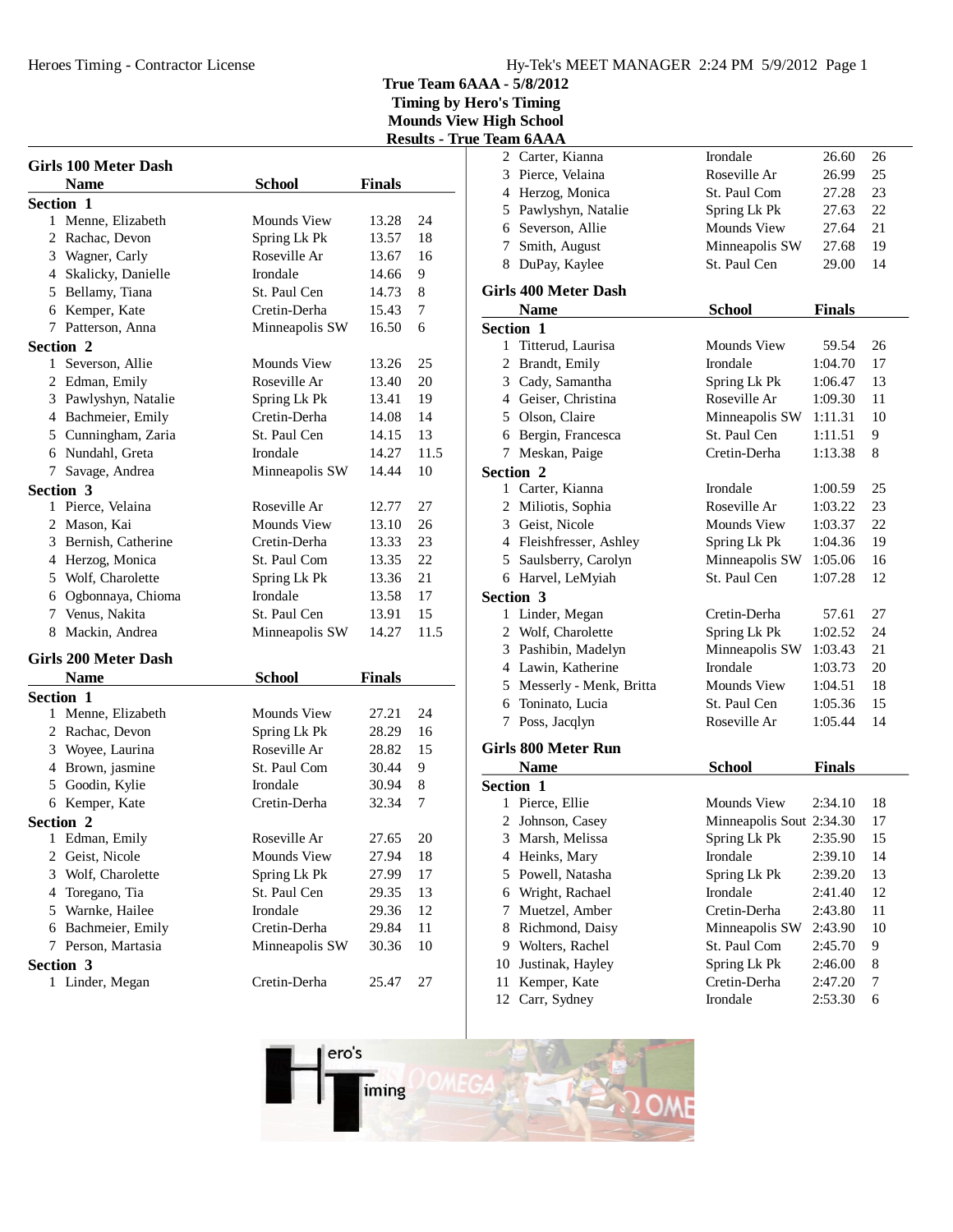**Timing by Hero's Timing Mounds View High School**

|                                 | -- |  |
|---------------------------------|----|--|
| <b>Results - True Team 6AAA</b> |    |  |
|                                 |    |  |

|              |                                            |                          |               | Results -      |
|--------------|--------------------------------------------|--------------------------|---------------|----------------|
|              | (Girls 800 Meter Run)<br><b>Section 1 </b> |                          |               |                |
|              | <b>Name</b>                                | <b>School</b>            | <b>Finals</b> |                |
| 13           | Altbaum, Alice                             | Minneapolis SW           | 2:55.60       | 5              |
|              | 14 Simon, Luisa                            | St. Paul Com             | 3:15.50       | $\overline{4}$ |
|              | 15 Moore, Maddie                           | St. Paul Com             | 3:45.80       | 3              |
|              | Section 2                                  |                          |               |                |
| $\mathbf{1}$ | Nielsen, Samantha                          | Roseville Ar             | 2:21.71       | 27             |
|              | 2 Balzer, Nicole                           | <b>Mounds View</b>       | 2:23.56       | 26             |
| 3            | Titterud, Laurisa                          | <b>Mounds View</b>       | 2:26.67       | 25             |
|              | 4 Coffler, Sammie                          | Minneapolis SW           | 2:26.75       | 24             |
|              | 5 Waddle, Ellie                            | St. Paul Cen             | 2:28.39       | 23             |
|              | 6 Goetter, Anna                            | St. Paul Cen             | 2:30.10       | 22             |
|              | 7 Wilson, Grace                            | Roseville Ar             | 2:30.84       | 21             |
| 8            | Johnston, Molly                            | Cretin-Derha             | 2:31.57       | 20             |
| 9            | Cogan, Bailey                              | Roseville Ar             | 2:32.11       | 19             |
|              | 10 Rogers, Brooke                          | St. Paul Cen             | 2:34.74       | 16             |
|              |                                            |                          |               |                |
|              | <b>Girls 800 Meter Run WheelChair</b>      |                          |               |                |
|              | <b>Name</b>                                | <b>School</b>            | <b>Finals</b> |                |
|              | <b>Section 1</b>                           |                          |               |                |
| 1            | Super, Jolynn                              | Spring Lk Pk             | 4:21.14       | 1              |
|              | Girls 1600 Meter Run                       |                          |               |                |
|              | <b>Name</b>                                | <b>School</b>            | <b>Finals</b> |                |
|              | Section 1                                  |                          |               |                |
| 1            | Nielsen, Samantha                          | Roseville Ar             | 5:06.46       | 27             |
|              | 2 Brisbois, Caroline                       | Roseville Ar             | 5:17.99       | 26             |
|              | 3 Cordes, Allison                          | Roseville Ar             | 5:18.98       | 25             |
|              | 4 Bandt, Carly                             | Mounds View              | 5:20.24       | 24             |
| 5            | Johnston, Molly                            | Cretin-Derha             | 5:36.42       | 23             |
|              | 6 Persons, Teaghan                         | St. Paul Cen             | 5:41.03       | 22             |
| 7            | Rogers, Brooke                             | St. Paul Cen             | 5:41.92       | 21             |
| 8            | Hessini, Christine                         | Mounds View              | 5:41.95       | 20             |
| 9            | Balzer, Mara                               | <b>Mounds View</b>       | 5:44.90       | 19             |
|              | 10 Schultz, Clara                          | Minneapolis Sout 5:48.66 |               | 18             |
| 11           | Richmond, Daisy                            | Minneapolis SW           | 5:53.86       | 17             |
| 12           | Pawlyshyn, Madison                         | Spring Lk Pk             | 5:54.73       | 16             |
| 13           | Forsline, Elena                            | Spring Lk Pk             | 5:54.83       | 15             |
|              | 14 Gunderman, Allicia                      | Irondale                 | 5:58.08       | 14             |
|              | 15 Devens, Marguerite                      | St. Paul Cen             | 6:05.13       | 13             |
|              |                                            |                          |               |                |
| 16           | Grace, Mary                                | Minneapolis SW           | 6:08.18       | 12             |
| 17           | Picard, Mary                               | Spring Lk Pk             | 6:09.38       | 11             |
| 18           | Carr, Sydney                               | Irondale                 | 6:12.56       | 10             |
| 19           | Turner, Laura                              | Minneapolis Sout 6:16.98 |               | 9              |
| 20           | Smebakken, Mabel                           | St. Paul Com             | 6:20.27       | 8              |
| 21           | Wackett, Kate                              | St. Paul Com             | 6:20.65       | 7              |
| 22           | Johnson, Margrette                         | Cretin-Derha             | 6:26.67       | 6              |
| 23           | Morales-Leon, Maryanna                     | Minneapolis Sout 6:28.87 |               | 5              |
| 24           | Mountain, Bridget                          | Cretin-Derha             | 6:37.15       | $\overline{4}$ |

|                       | 25 Kilbride-Pierce, Hayley            | Minneapolis SW           | 6:39.33       | 3  |
|-----------------------|---------------------------------------|--------------------------|---------------|----|
|                       | 26 Douvier, Katelyn                   | Irondale                 | 7:03.16       | 2  |
|                       | Girls 3200 Meter Run                  |                          |               |    |
|                       |                                       |                          |               |    |
|                       | <b>Name</b>                           | <b>School</b>            | <b>Finals</b> |    |
| <b>Section 1</b><br>1 | Ryden, Anna                           | Minneapolis SW 11:35.77  |               | 27 |
|                       | 2 Brisbois, Caroline                  | Roseville Ar             | 11:38.81      | 26 |
|                       | 3 Cordes, Allison                     | Roseville Ar             | 11:46.53      | 25 |
|                       | 4 Picard, Alexandra                   | Spring Lk Pk             | 11:53.64      | 24 |
|                       | 5 Miles, Mary                         | St. Paul Com             | 12:37.58      | 23 |
|                       | 6 McGinnity, Riley                    | Spring Lk Pk             | 12:41.54      | 22 |
|                       | 7 Pfister, Maria                      | Minneapolis SW 12:42.08  |               | 21 |
|                       | 8 Watts, Mattie                       | Irondale                 | 12:48.24      | 20 |
|                       | 9 Persons, Teaghan                    | St. Paul Cen             | 12:49.25      | 19 |
|                       | 10 Solfest, Anna                      | Mounds View              | 12:49.49      | 18 |
|                       | 11 Inwards, Emily                     | Roseville Ar             | 13:01.96      | 17 |
|                       |                                       | Mounds View              | 13:11.97      | 16 |
|                       | 12 Clark, Ashley<br>13 Patty, Colleen | Mounds View              | 13:13.43      | 15 |
|                       | 14 Metzdorff, Cecelia                 | Minneapolis SW 13:15.01  |               | 14 |
|                       | 15 Birkeli, Jenna                     | Minneapolis Sout13:18.95 |               | 13 |
|                       | 16 Siddiqui, Sana                     | Spring Lk Pk             | 13:31.77      | 12 |
|                       | 17 Devens, Marguerite                 | St. Paul Cen             | 13:32.59      | 11 |
|                       | 18 Johnson, Margrette                 | Cretin-Derha             | 13:32.67      | 10 |
|                       | 19 Turner, Laura                      | Minneapolis Sout13:44.31 |               | 9  |
|                       | 20 Miles, Kathleen                    | St. Paul Com             | 13:45.16      | 8  |
|                       | 21 Laine, Rosie                       | St. Paul Cen             | 13:58.90      | 7  |
|                       | 22 Evenson, Ashley                    | Irondale                 | 14:11.79      | 6  |
|                       | 23 Mountain, Bridget                  | Cretin-Derha             | 14:19.37      | 5  |
|                       | 24 Meskan, Jordyn                     | Cretin-Derha             | 14:25.76      | 4  |
|                       |                                       |                          |               |    |
|                       | <b>Girls 100 Meter Hurdles</b>        |                          |               |    |
|                       | <b>Name</b>                           | <b>School</b>            | <b>Finals</b> |    |
|                       | <b>Section 1</b>                      |                          |               |    |
| 1                     | Reasoner, Emma                        | Roseville Ar             | 17.49         | 20 |
|                       | 2 Murray, Ellie                       | <b>Mounds View</b>       | 17.65         | 19 |
|                       | 3 Thao, Tsai                          | St. Paul Cen             | 19.30         | 15 |
|                       | 4 Atuegbu, Adaora                     | Cretin-Derha             | 20.77         | 9  |
|                       | 5 Wright, Rachael                     | Irondale                 | 21.07         | 8  |
|                       | 6 Swant, Erika                        | Spring Lk Pk             | 21.50         | 7  |
|                       | Section 2                             |                          |               |    |
| 1                     | Fixsen, Olivia                        | Mounds View              | 15.96         | 26 |
| 2                     | Getting, Madeline                     | Roseville Ar             | 16.59         | 25 |
| 3                     | Saulsberry, Carolyn                   | Minneapolis SW           | 16.61         | 24 |
|                       | 4 Lee, Tre'onna                       | Spring Lk Pk             | 17.87         | 17 |
|                       | 5 Andrew, Maddy                       | St. Paul Cen             | 19.72         | 13 |
| 6                     | Yang Guo, Yang                        | Cretin-Derha             | 20.53         | 11 |

7 Hurley, Kara<br>Irondale 20.62 10 8 Norris-Wells, Deja<br>8 St. Paul Com 23.46 6

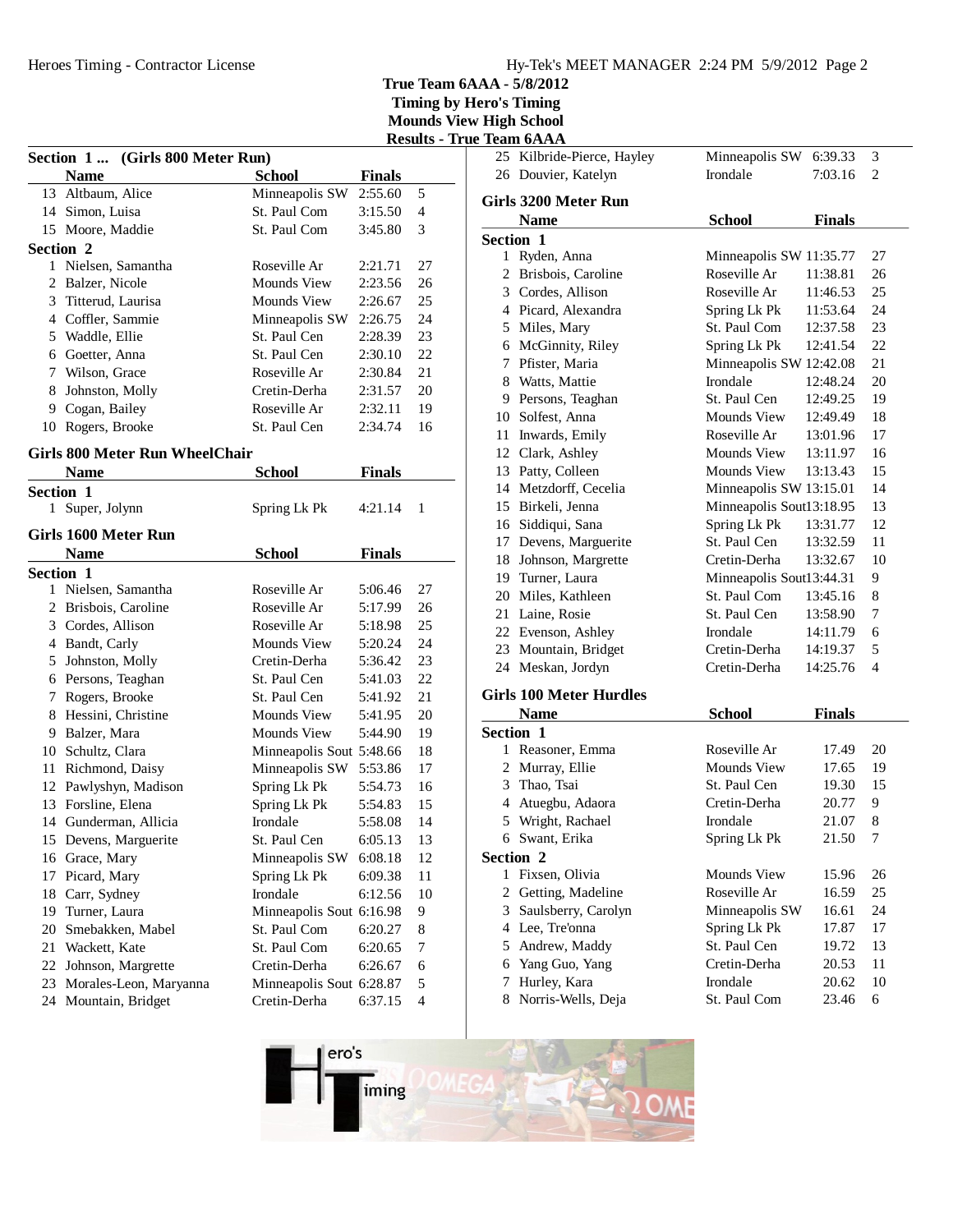## Hy-Tek's MEET MANAGER 2:24 PM 5/9/2012 Page 3

**True Team 6AAA - 5/8/2012**

**Timing by Hero's Timing Mounds View High School Results - True Team 6AAA**

|   | Section 3<br>(Girls 100 Meter Hurdles) |                    |               |    |
|---|----------------------------------------|--------------------|---------------|----|
|   | <b>Name</b>                            | <b>School</b>      | <b>Finals</b> |    |
|   | Section 3                              |                    |               |    |
|   | 1 Mason, Kai                           | Mounds View        | 15.59         | 27 |
|   | 2 Anderson, Samantha                   | Roseville Ar       | 16.89         | 23 |
|   | 3 Saulsberry, Marolyn                  | Minneapolis SW     | 17.05         | 22 |
|   | 4 Whitney, Kirsten                     | Spring Lk Pk       | 17.28         | 21 |
|   | 5 Skubal, Sarah                        | Irondale           | 17.85         | 18 |
|   | 6 Franchett, Audrey                    | Minneapolis Sout   | 17.93         | 16 |
|   | 7 Brady, Hannah                        | St. Paul Cen       | 19.41         | 14 |
| 8 | Muraoka, Clare                         | Cretin-Derha       | 19.98         | 12 |
|   | <b>Girls 300 Meter Hurdles</b>         |                    |               |    |
|   | <b>Name</b>                            | <b>School</b>      | <b>Finals</b> |    |
|   | Section 1                              |                    |               |    |
|   | 1 Turner, Averi                        | Minneapolis SW     | 50.57         | 23 |
|   | 2 Jakubowski, Caroline                 | <b>Mounds View</b> | 50.97         | 22 |
|   | 3 Reasoner, Emma                       | Roseville Ar       | 51.73         | 20 |
|   | 4 Lee, Tre'onna                        | Spring Lk Pk       | 56.27         | 12 |
|   | 5 Hughes, Maureen                      | Cretin-Derha       | 56.71         | 11 |
|   | 6 Andrew, Maddy                        | St. Paul Cen       | 59.46         | 9  |
|   | Section 2                              |                    |               |    |
|   | 1 Getting, Madeline                    | Roseville Ar       | 49.18         | 26 |
|   | 2 Hamilton, Jaelyn                     | Mounds View        | 51.81         | 19 |
|   | 3 Kennedy, Erin                        | St. Paul Cen       | 53.90         | 16 |
|   | 4 Atuegbu, Adaora                      | Cretin-Derha       | 55.04         | 15 |
|   | 5 Franchett, Audrey                    | Minneapolis Sout   | 55.28         | 14 |
|   | 6 Watts, Mattie                        | Irondale           | 55.39         | 13 |
|   | 7 Swant, Erika                         | Spring Lk Pk       | 58.19         | 10 |
|   | Section 3                              |                    |               |    |
|   | 1 Saulsberry, Marolyn                  | Minneapolis SW     | 46.09         | 27 |
|   | 2 Anderson, Samantha                   | Roseville Ar       | 49.35         | 25 |
|   | 3 Whitney, Kirsten                     | Spring Lk Pk       | 50.20         | 24 |
|   | 4 Nelson, Kati                         | <b>Mounds View</b> | 51.51         | 21 |
|   | 5 Brady, Hannah                        | St. Paul Cen       | 52.30         | 18 |
|   | 6 Skubal, Sarah                        | Irondale           | 53.83         | 17 |
|   | <b>Girls 4x100 Meter Relay</b>         |                    |               |    |
|   | Team                                   | <b>Relay</b>       | <b>Finals</b> |    |
|   | Section 1                              |                    |               |    |
| 1 | <b>Mounds View</b>                     | Α                  | 52.04         | 36 |
| 2 | Spring Lk Pk                           | A                  | 53.70         | 32 |
| 3 | Irondale                               | A                  | 54.75         | 28 |
|   | 4 Cretin-Derham Hall                   | A                  | 55.57         | 24 |
| 5 | Minneapolis Southwest                  | Α                  | 56.52         | 20 |
| 6 | St. Paul Como Park                     | А                  | 56.87         | 16 |
|   | St. Paul Central                       | А                  | DQ            |    |
|   | Roseville Area                         | A                  | DQ            |    |

|          | Girls 4x200 Meter Relay |                        |               |      |  |  |
|----------|-------------------------|------------------------|---------------|------|--|--|
|          | <b>Team</b>             | <b>Relay</b>           | <b>Finals</b> |      |  |  |
|          | <b>Section 1</b>        |                        |               |      |  |  |
|          | 1 Roseville Area        | A                      | 1:50.14       | 36   |  |  |
|          | 2 Mounds View           | A                      | 1:50.28       | 32   |  |  |
|          | 3 Irondale              | A                      | 1:52.11       | 28   |  |  |
|          | 4 Spring Lk Pk          | A                      | 1:52.19       | 24   |  |  |
|          | 5 Minneapolis Southwest | A                      | 1:52.20       | 20   |  |  |
|          | 6 St. Paul Central      | A                      | 1:53.31       | 16   |  |  |
|          | --- St. Paul Como Park  | A                      | DQ            |      |  |  |
|          | Girls 4x400 Meter Relay |                        |               |      |  |  |
|          | <b>Team</b>             | <b>Relay</b>           | <b>Finals</b> |      |  |  |
|          | <b>Section 1</b>        |                        |               |      |  |  |
|          | 1 Mounds View           | A                      | 4:11.63       | 36   |  |  |
|          | 2 Roseville Area        | A                      | 4:13.71       | 32   |  |  |
|          | 3 Minneapolis Southwest | A                      | 4:16.46       | 28   |  |  |
|          | 4 St. Paul Central      | A                      | 4:20.65       | 24   |  |  |
|          | 5 Irondale              | A                      | 4:20.66       | 20   |  |  |
|          | 6 Spring Lk Pk          | A                      | 4:30.88       | 16   |  |  |
|          | 7 Cretin-Derham Hall    | A                      | 4:39.72       | 12   |  |  |
|          | Girls 4x800 Meter Relay |                        |               |      |  |  |
|          | Team                    | <b>Relay</b>           | <b>Finals</b> |      |  |  |
|          | <b>Section 1</b>        |                        |               |      |  |  |
| 1        | <b>Mounds View</b>      | A                      | 9:57.28       | 36   |  |  |
|          | 2 St. Paul Central      | A                      | 10:06.50      | 32   |  |  |
|          | 3 Roseville Area        | A                      | 10:14.71      | 28   |  |  |
|          | 4 Irondale              | A                      | 10:24.48      | 24   |  |  |
|          | 5 Minneapolis Southwest | A                      | 10:53.51      | 20   |  |  |
|          | 6 Spring Lk Pk          | A                      | 11:03.74      | 16   |  |  |
|          | 7 Cretin-Derham Hall    | A                      | 11:38.54      | 12   |  |  |
|          |                         |                        |               |      |  |  |
|          | <b>Girls High Jump</b>  |                        |               |      |  |  |
|          | <b>Name</b>             | <b>School</b>          | <b>Finals</b> |      |  |  |
| Flight 1 |                         |                        |               |      |  |  |
|          | 1 Pashibin, Tatyana     | Minneapolis SW 5-02.00 |               | 27   |  |  |
|          | 1 Zimmerman, Ali        | Mounds View            | 5-02.00       | 26   |  |  |
|          | 3 Schendel, Tana        | Mounds View            | 5-00.00       | 22.5 |  |  |
| 3        | Graham, Larissa         | Roseville Ar           | 5-00.00       | 22.5 |  |  |
| 3        | Turner, Averi           | Minneapolis SW         | 5-00.00       | 24   |  |  |
| 3        | Sawchuk, Heather        | Cretin-Derha           | 5-00.00       | 25   |  |  |
| 7        | Burich, Monica          | Roseville Ar           | 4-10.00       | 18.5 |  |  |
| 7        | Wilcox, Rebecca         | Cretin-Derha           | 4-10.00       | 18.5 |  |  |
| 7        | Stimson, Mary           | Minneapolis SW         | 4-10.00       | 17   |  |  |
| 7        | Fixsen, Olivia          | Mounds View            | 4-10.00       | 21   |  |  |
| 7        | Cady, Samantha          | Spring Lk Pk           | 4-10.00       | 20   |  |  |
| 12       | Brandt, Emily           | Irondale               | 4-08.00       | 15.5 |  |  |

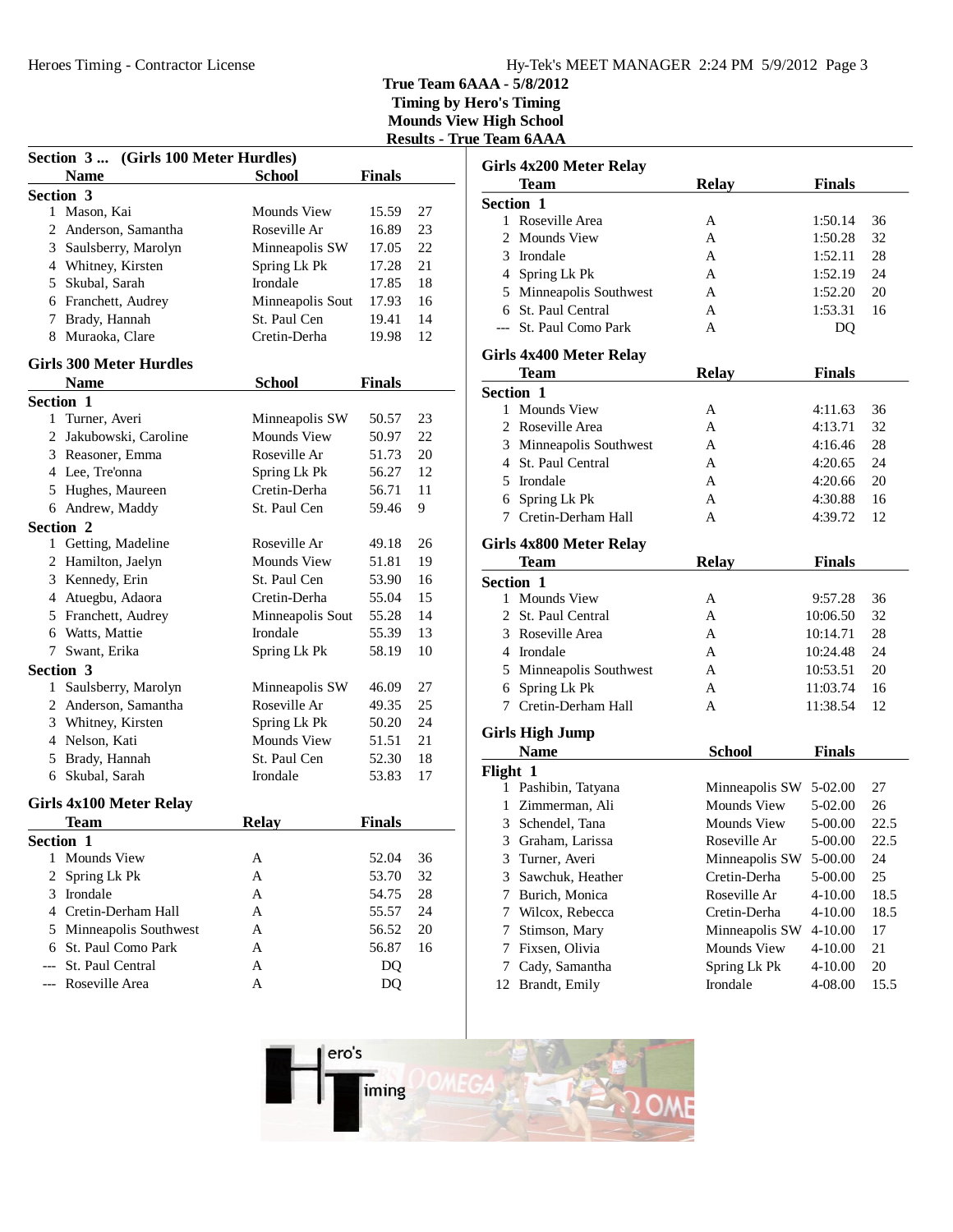|          |                             |                          |               | <b>Results - True</b> |
|----------|-----------------------------|--------------------------|---------------|-----------------------|
|          | Flight 1  (Girls High Jump) |                          |               |                       |
|          | <b>Name</b>                 | <b>School</b>            | <b>Finals</b> |                       |
|          | 12 Kacmarynski, Lauren      | Roseville Ar             | 4-08.00       | 15.5                  |
|          | 12 Benson, Anna             | Spring Lk Pk             | 4-08.00       | 14                    |
|          | 15 Fleishfresser, Ashley    | Spring Lk Pk             | 4-06.00       | 13                    |
|          | 16 Willcox, Rachael         | Irondale                 | 4-04.00       | 12                    |
|          | 17 Landskroener, Anna       | Minneapolis Sout 4-02.00 |               | 11                    |
|          | 18 Wimsett, Haley           | Irondale                 | 4-00.00       | 10                    |
|          | <b>Girls Pole Vault</b>     |                          |               |                       |
|          | <b>Name</b>                 | <b>School</b>            | <b>Finals</b> |                       |
| Flight 1 |                             |                          |               |                       |
|          | 1 Clements, Paige           | Mounds View              | 10-06.00      | 27                    |
|          | 2 Kanning, Emma             | Irondale                 | 10-00.00      | 25                    |
|          | 2 Hennen, Lucy              | Minneapolis Sout10-00.00 |               | 26                    |
|          | 4 Dahl, Kristine            | Mounds View              | 9-06.00       | 24                    |
|          | 5 Whitney, Kirsten          | Spring Lk Pk             | 8-06.00       | 22                    |
|          | 5 Dobbs, Delaney            | Cretin-Derha             | 8-06.00       | 21                    |
|          | 5 Wagner, Carly             | Roseville Ar             | 8-06.00       | 23                    |
| 8        | Kelner, Lauren              | Irondale                 | 8-00.00       | 19                    |
| 8        | Owens, Paige                | Spring Lk Pk             | 8-00.00       | 18                    |
|          |                             | <b>Mounds View</b>       |               |                       |
|          | 8 Bacig, Mali               |                          | 8-00.00       | 20                    |
| 11       | Wimsett, Haley              | Irondale                 | 7-06.00       | 16                    |
|          | 11 Hoffman, Amy             | Spring Lk Pk             | 7-06.00       | 17                    |
| 11       | Montie, Emma                | Minneapolis Sout 7-06.00 |               | 15                    |
| 11       | Pashibin, Madelyn           | Minneapolis SW           | 7-06.00       | 14                    |
|          | 15 Geiser, Christina        | Roseville Ar             | 7-00.00       | 12.5                  |
|          | 15 Franzen, Lucy            | Cretin-Derha             | 7-00.00       | 12.5                  |
|          | 15 Green, Emily             | Minneapolis SW 7-00.00   |               | 11                    |
|          | 15 Willford, Ella           | Minneapolis SW 7-00.00   |               | 10                    |
|          | 19 Landskroener, Anna       | Minneapolis Sout 6-00.00 |               | 8.5                   |
|          | 19 Wiehe, Sarah             | Roseville Ar             | 6-00.00       | 8.5                   |
|          | <b>Girls Long Jump</b>      |                          |               |                       |
|          | <b>Name</b>                 | <b>School</b>            | <b>Finals</b> |                       |
| Flight 1 |                             |                          |               |                       |
| 1        | Zimmerman, Ali              | Mounds View              | 16-04.75      | 27                    |
| 2        | Carter, Kianna              | Irondale                 | 15-08.00      | 26                    |
|          | 3 Fixsen, Olivia            | Mounds View              | 15-07.75      | 25                    |
| 4        | Cady, Samantha              | Spring Lk Pk             | 15-02.75      | 24                    |
| 5        | Miliotis, Sophia            | Roseville Ar             | 15-01.25      | 23                    |
| 6        | Menne, Elizabeth            | Mounds View              | 15-00.25      | $22\,$                |
| 7        | Wagner, Carly               | Roseville Ar             | 14-10.25      | 21                    |
| 8        | Herzog, Monica              | St. Paul Com             | 14-09.75      | $20\,$                |
| 9        | Woods, Naja                 | Minneapolis SW 14-08.75  |               | 19                    |
| 10       | Pawlyshyn, Natalie          | Spring Lk Pk             | 14-04.75      | 18                    |
| 11       | Franchett, Audrey           | Minneapolis Soutl4-04.25 |               | 17                    |
| 12       | Person, Martasia            | Minneapolis SW 14-03.75  |               | 16                    |
| 13       | Pashibin, Madelyn           | Minneapolis SW 14-00.75  |               | 15                    |
|          |                             |                          |               |                       |

|                         | Team 6AAA                  |                           |               |    |
|-------------------------|----------------------------|---------------------------|---------------|----|
| 14                      | Hennen, Lucy               | Minneapolis Soutl 3-10.25 |               | 14 |
|                         | 15 Harvel, LeMyiah         | St. Paul Cen              | 13-07.50      | 13 |
|                         | 16 Carmichael-Tanaka, Nina | Roseville Ar              | 13-06.00      | 12 |
|                         | 17 Eubanks, Emma           | St. Paul Com              | 13-00.75      | 11 |
|                         | 18 Yang Guo, Yang          | Cretin-Derha              | 12-11.75      | 10 |
|                         | 18 Goetter, Anna           | St. Paul Cen              | 12-11.75      | 9  |
|                         | 20 Skubal, Sarah           | Irondale                  | 12-10.00      | 8  |
|                         | --- Lawin, Katherine       | Irondale                  | ND            |    |
|                         | --- Wolf, Charolette       | Spring Lk Pk              | ND            |    |
|                         | <b>Girls Triple Jump</b>   |                           |               |    |
|                         | <b>Name</b>                | <b>School</b>             | <b>Finals</b> |    |
| Flight 1                |                            |                           |               |    |
|                         | 1 Pashibin, Tatyana        | Minneapolis SW 35-05.75   |               | 27 |
|                         | 2 Lewis, Taylor            | Roseville Ar              | 33-03.00      | 26 |
|                         | 3 Saulsberry, Carolyn      | Minneapolis SW 33-01.25   |               | 25 |
|                         | 4 Zimmerman, Ali           | <b>Mounds View</b>        | 32-09.50      | 24 |
|                         | 5 Herzog, Monica           | St. Paul Com              | 32-02.75      | 23 |
|                         | 6 Fleishfresser, Ashley    | Spring Lk Pk              | 32-00.25      | 22 |
|                         | 7 Willcox, Rachael         | Irondale                  | 32-00.00      | 21 |
|                         | 8 Anderson, Samantha       | Roseville Ar              | 31-11.75      | 20 |
|                         | 9 Wilcox, Rebecca          | Cretin-Derha              | 31-08.50      | 19 |
|                         | 10 Justinak, Sophie        | Spring Lk Pk              | 31-06.25      | 18 |
|                         | 11 LaBreche, Paige         | Spring Lk Pk              | 30-10.50      | 17 |
|                         | 12 Turner, Averi           | Minneapolis SW 30-04.00   |               | 16 |
|                         | 13 Toninato, Lucia         | St. Paul Cen              | 30-01.75      | 15 |
|                         | 14 Mason, Kai              | Mounds View               | 29-11.75      | 14 |
|                         | 15 Ogbonnaya, Chioma       | Irondale                  | 29-07.25      | 13 |
|                         | 16 Hamilton, Jaelyn        | Mounds View               | 29-02.25      | 12 |
|                         | 16 Hennen, Lucy            | Minneapolis Sout29-02.25  |               | 11 |
|                         | 18 Getting, Madeline       | Roseville Ar              | 29-02.00      | 10 |
|                         | 19 Franchett, Audrey       | Minneapolis Sout28-05.00  |               | 9  |
|                         | 20 Brady, Hannah           | St. Paul Cen              | 27-10.00      | 8  |
|                         | 21 Eubanks, Emma           | St. Paul Com              | 27-09.00      | 7  |
|                         | 22 Kelner, Lauren          | Irondale                  | 27-02.50      | 6  |
|                         | <b>Girls Shot Put</b>      |                           |               |    |
|                         | <b>Name</b>                | <b>School</b>             | <b>Finals</b> |    |
| Flight 1                |                            |                           |               |    |
| $\mathbf{1}$            | Rasmussen, Veronica        | Mounds View               | 36-00.50      | 27 |
| $\overline{\mathbf{c}}$ | Ito, Lisa                  | <b>Mounds View</b>        | 36-00.25      | 26 |
| 3                       | Tillman, Kat               | Mounds View               | 34-11.00      | 25 |
| $\overline{4}$          | Graham, Larissa            | Roseville Ar              | 31-00.50      | 24 |
| 5                       | Benson, Margaret           | Roseville Ar              | 30-11.00      | 23 |
| 6                       | Galvin, Claire             | Minneapolis SW 30-09.00   |               | 22 |
| 7                       | Rodriguez, Mercedes        | Irondale                  | 30-07.25      | 21 |
| 8                       | Winters, Halley            | Spring Lk Pk              | 29-09.00      | 20 |
| 9                       | Justinak, Hayley           | Spring Lk Pk              | 29-08.00      | 19 |
| 10                      | Bland, Andrea              | Irondale                  | 28-09.00      | 18 |
|                         |                            |                           |               |    |

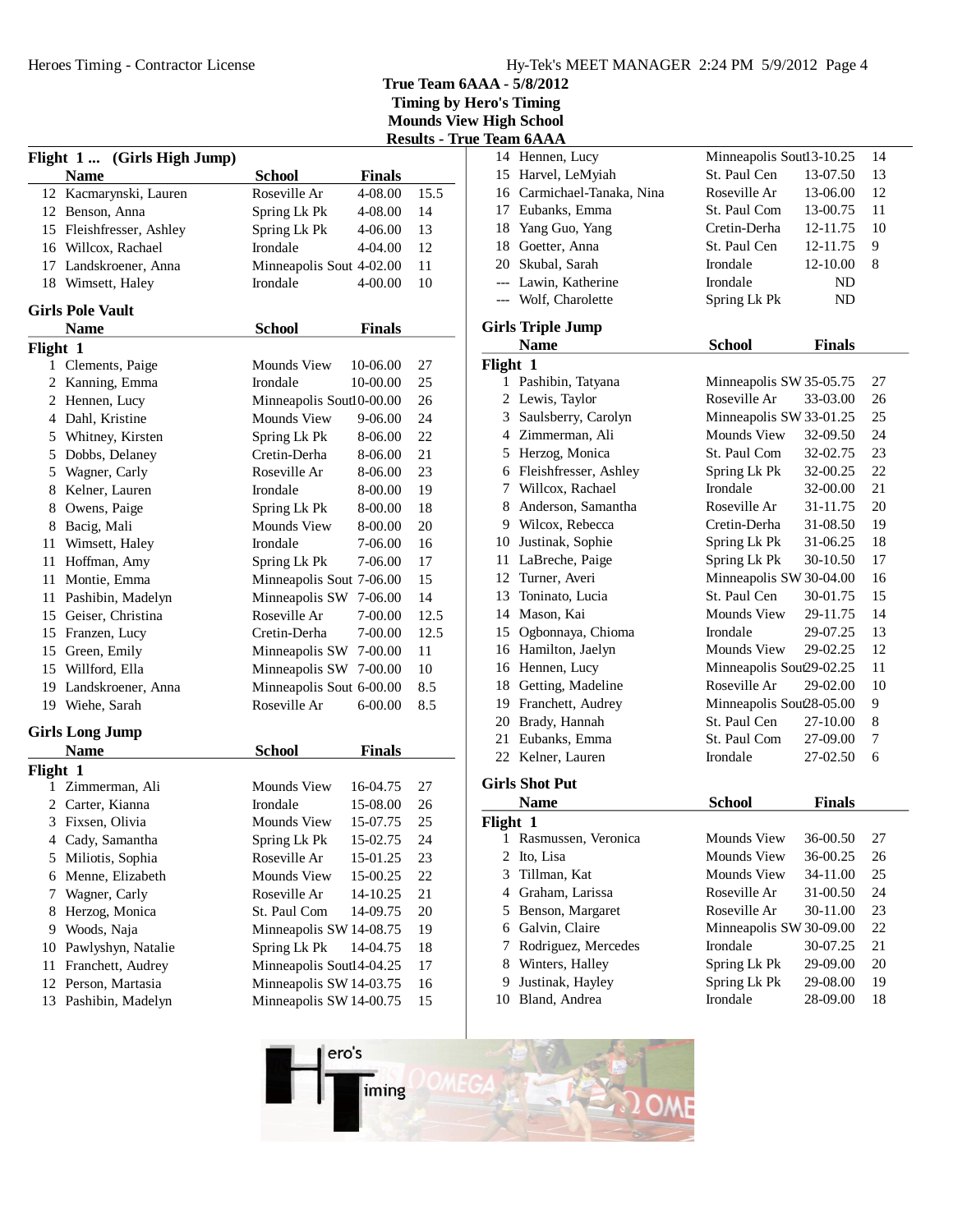|                | Flight 1  (Girls Shot Put) |                          |               |      |
|----------------|----------------------------|--------------------------|---------------|------|
|                | <b>Name</b>                | <b>School</b>            | <b>Finals</b> |      |
| 11             | Pascale, Kathryn           | Roseville Ar             | 28-03.50      | 17   |
| 12             | Smith, August              | Minneapolis SW 27-06.25  |               | 16   |
|                | 13 Wright, Bailey          | Spring Lk Pk             | 26-02.00      | 15   |
|                | 14 Gereezgiher, Fevin      | St. Paul Com             | 25-06.50      | 14   |
|                | 15 Schwie, Helen           | Minneapolis SW 23-11.00  |               | 13   |
|                | 16 McGuffey, Madison       | Minneapolis Sout23-10.25 |               | 12   |
| 17             | Ogbonnaya, Chioma          | Irondale                 | 23-06.50      | 11   |
| 18             | Atuegbu, Adaora            | Cretin-Derha             | 23-05.00      | 10   |
| 19             | John, Leah                 | St. Paul Com             | 23-03.00      | 9    |
| 20             | Kennedy, Erin              | St. Paul Cen             | 22-05.50      | 8    |
| 21             | Linster, Camryn            | Minneapolis Sout20-08.50 |               | 7    |
| 22             | Moore-Mcclanahan, Emily    | Minneapolis Soutl9-08.50 |               | 6    |
| 23             | Bellamy, Tiana             | St. Paul Cen             | 16-11.25      | 5    |
|                | <b>Girls Discus Throw</b>  |                          |               |      |
|                | <b>Name</b>                | <b>School</b>            | Finals        |      |
| Flight 1       |                            |                          |               |      |
| 1              | Rasmussen, Veronica        | Mounds View              | 112-11        | 27   |
| 2              | Tillman, Kat               | <b>Mounds View</b>       | 106-05        | 26   |
|                | 3 Burich, Monica           | Roseville Ar             | 104-11        | 25   |
|                | 4 Brown, Monica            | Spring Lk Pk             | 102-02        | 24   |
|                | 5 Keenan, Haley            | Spring Lk Pk             | 101-07        | 23   |
|                | 6 Bethke, Megan            | Mounds View              | 100-06        | 22   |
| 7              | Pascale, Kathryn           | Roseville Ar             | 99-08         | 21   |
| 8              | Benson, Margaret           | Roseville Ar             | 97-07         | 20   |
| 9              | Gereezgiher, Fevin         | St. Paul Com             | 88-04         | 19   |
|                | 10 Justinak, Hayley        | Spring Lk Pk             | 79-08         | 18   |
| 11             | Linster, Camryn            | Minneapolis Sout         | 78-02         | 17   |
|                | 12 Galvin, Claire          | Minneapolis SW           | 72-02         | 16   |
|                | 13 Bland, Andrea           | Irondale                 | 67-09         | 15   |
|                | 14 Rodriguez, Mercedes     | Irondale                 | 67-03         | 14   |
|                | 15 Person, Martasia        | Minneapolis SW           | 65-06         | 13   |
|                | 16 Smith, August           | Minneapolis SW           | 64-09         | 12   |
| 17             | Johnson-Yarbourgh, Destin  | St. Paul Cen             | 62-11         | 11   |
| 18             | McGuffey, Madison          | Minneapolis Sout         | 58-06         | 10   |
| 19             | John, Leah                 | St. Paul Com             | 53-00         | 9    |
| 20             | Moore-McClanahan, Ashlo    | Minneapolis Sout         | 51-11         | 8    |
| 21             | Johnson, Aubrey            | Irondale                 | 44-09         | 7    |
|                | <b>Boys 100 Meter Dash</b> |                          |               |      |
|                | <b>Name</b>                | <b>School</b>            | <b>Finals</b> |      |
| Section 1      |                            |                          |               |      |
|                | 1 Stampley, David          | Roseville Ar             | 11.73         | 21   |
| $\overline{2}$ | Greaves, Justin            | Spring Lk Pk             | 11.78         | 18   |
|                | 3 Johnson, Louis           | Irondale                 | 11.81         | 17   |
|                | 4 Johnson, Davion          | St. Paul Cen             | 12.07         | 11.5 |
|                | 5 Mustapha, Ola            | Mounds View              | 12.16         | 9    |
|                |                            |                          |               |      |

|             | <b>Results - True Team 6AAA</b> |              |                                  |                          |                |          |
|-------------|---------------------------------|--------------|----------------------------------|--------------------------|----------------|----------|
|             |                                 |              | 6 Wrede, Michael                 | Cretin-Derha             | 12.73          | 6        |
| als         |                                 |              | 7 Larkins, Devin                 | Minneapolis Sout         | 13.02          | 5        |
| .50         | 17                              |              | 8 Opdahl, Tim                    | Minneapolis SW           | 13.52          | 3        |
| .25         | 16                              |              | Section 2                        |                          |                |          |
| 00.2        | 15                              |              | 1 Kruse, James                   | Irondale                 | 11.51          | 25       |
| 50          | 14                              | 2            | Taylor, Barron                   | Roseville Ar             | 11.54          | 24       |
| .00         | 13                              |              | 3 Hansen, Tyler                  | Mounds View              | 11.76          | 20       |
| .25         | 12                              |              | 4 Toweh, Richard                 | Spring Lk Pk             | 11.98          | 15       |
| .50         | 11                              |              | 5 Reed, Joe                      | Cretin-Derha             | 12.02          | 14       |
| 00.5        | 10                              |              | 6 Welch, Te'ron                  | St. Paul Cen             | 12.12          | 10       |
| 00.5        | 9                               | 7            | Stanton, Deonte                  | St. Paul Com             | 12.30          | 8        |
| .50         | 8                               | 8            | Mohamed, Khalid                  | Minneapolis Sout         | 12.45          | 7        |
| .50         | 7                               |              | 9 Thomazin, Matthew              | Minneapolis SW           | 13.19          | 4        |
| .50         | 6                               |              | Section 3                        |                          |                |          |
| .25         | 5                               | 1            | Barclay, Elvis                   | Roseville Ar             | 11.25          | 27       |
|             |                                 |              | 2 Campbell, Elijah               | St. Paul Cen             | 11.32          | 26       |
|             |                                 |              | 3 Ogbonnaya, K.C.                | Irondale                 | 11.59          | 23       |
| als         |                                 |              | 4 Jamison, John                  | Minneapolis SW           | 11.69          | 22       |
|             |                                 |              | 5 Olateju, Sola                  | <b>Mounds View</b>       | 11.77          | 19       |
| -11         | 27                              |              | 6 Riveness, Luke                 | Minneapolis Sout         | 11.85          | 16       |
| $-05$       | 26                              | $\tau$       | Jackson, Tyreese                 | Spring Lk Pk             | 12.04          | 13       |
| -11         | 25                              |              | 8 Banham, Blake                  | Cretin-Derha             | 12.07          | 11.5     |
| $-02$       | 24                              |              |                                  |                          |                |          |
| $-07$       |                                 |              |                                  |                          |                |          |
|             | 23                              |              | <b>Boys 200 Meter Dash</b>       |                          |                |          |
| $-06$       | 22                              |              | <b>Name</b>                      | <b>School</b>            | <b>Finals</b>  |          |
| $-08$       | 21                              | Section 1    |                                  |                          |                |          |
| $-07$       | 20                              |              | 1 Greaves, Tyler                 | Spring Lk Pk             | 23.63          | 19       |
| -04         | 19                              | 2            | Stevens, Tevin                   | Roseville Ar             | 23.83          | 17       |
| $-08$       | 18                              |              | 3 Krause, Riley                  | Mounds View              | 24.10          | 14       |
| $-02$       | 17                              | 4            | Sprague, Sam                     | Irondale                 | 24.11          | 13       |
| $-02$       | 16                              |              | 5 Scott, Matthew                 | Minneapolis Sout         | 24.43          | 10       |
| $-09$       | 15                              |              | 6 Ray, Al-Jareau                 | Minneapolis SW           | 24.73          | 9        |
| $-03$       | 14                              |              | 7 Brooks, Trayton                | St. Paul Cen             | 24.76          | 8        |
| $-06$       | 13                              |              | 8 Banham, Blake                  | Cretin-Derha             | 24.78          | 7        |
| $-09$       | 12                              |              | 9 Gates, Toure                   | St. Paul Com             | 27.59          | 4        |
| $-11$       | 11                              |              | Section 2                        |                          |                |          |
| $-06$       | 10                              | $\mathbf{1}$ | Ojile, Jacob                     | Spring Lk Pk             | 23.01          | 24       |
| $-00$       | 9                               |              | 2 Jamison, John                  | Minneapolis SW           | 23.46          | 21       |
| $-11$       | 8                               | 3            | Olateju, Sola                    | Mounds View              | 23.55          | 20       |
| $-09$       | 7                               | 4            | Taylor, Barron                   | Roseville Ar             | 23.66          | 18       |
|             |                                 | 5            | James, Victor                    | Irondale                 | 24.07          | 15       |
|             |                                 | 6            | Kange, Adrian                    | Minneapolis Sout         | 24.22          | 12       |
|             |                                 | 7            | Reed, Joe                        | Cretin-Derha             | 24.98          | 6        |
| als         |                                 | 8            | Gardner, Garrett                 | St. Paul Cen             | 25.84          | 5        |
| .73         | 21                              |              | Section 3                        |                          |                |          |
| .78         | 18                              |              | 1 Shadduck, David                | Spring Lk Pk             | 22.38          | 27       |
| .81<br>2.07 | 17<br>11.5                      | 2            | Barclay, Elvis<br>3 Kruse, James | Roseville Ar<br>Irondale | 22.46<br>22.84 | 26<br>25 |

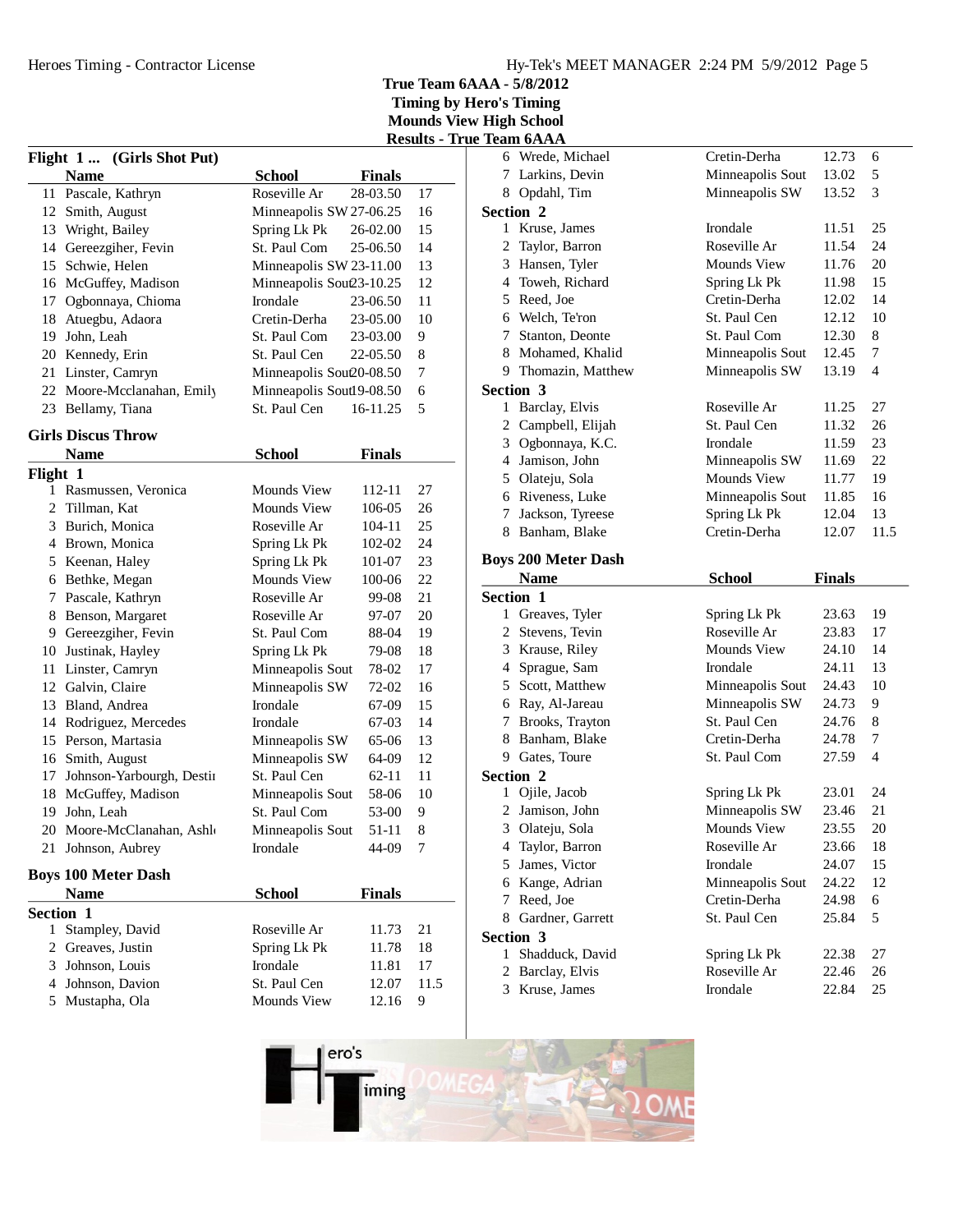Heroes Timing - Contractor License

| Hy-Tek's MEET MANAGER 2:24 PM 5/9/2012 Page 6 |  |  |  |
|-----------------------------------------------|--|--|--|
|-----------------------------------------------|--|--|--|

**True Team 6AAA - 5/8/2012**

|           |                                  |                          |                    |        | <b>Results - True Team 6AAA</b> |                    |
|-----------|----------------------------------|--------------------------|--------------------|--------|---------------------------------|--------------------|
|           | Section 3  (Boys 200 Meter Dash) |                          |                    |        |                                 | 12 Berhe, S        |
|           | <b>Name</b>                      | <b>School</b>            | <b>Finals</b>      |        |                                 | 13 Dizio, L        |
|           | 4 Gardner, Max                   | Cretin-Derha             | 23.32              | 23     |                                 | 14 Stiener,        |
|           | 5 Ansha, Negawo                  | Minneapolis Sout         | 23.33              | 22     | Section 2                       |                    |
|           | 6 Moga, Tony                     | Mounds View              | 23.93              | 16     |                                 | 1 Dochert          |
|           | 7 Wood, Adrian                   | St. Paul Cen             | 24.38              | 11     |                                 | 2 Roozen,          |
|           |                                  |                          |                    |        |                                 | 3 Warnes,          |
|           | <b>Boys 400 Meter Dash</b>       |                          |                    |        |                                 | 4 Hashim.          |
|           | <b>Name</b>                      | <b>School</b>            | <b>Finals</b>      |        |                                 | 5 Wondim           |
| Section 1 |                                  |                          |                    |        |                                 | 6 Krause,          |
|           | 1 Ojile, Jacob                   | Spring Lk Pk             | 52.61              | 23     | 7                               | Joyer, To          |
|           | 2 O'Brien, Jack                  | Mounds View              | 52.97              | 20     |                                 | 8 Burques          |
|           | 3 Dykes, Daron                   | Roseville Ar             | 53.12              | 19     |                                 | 9 Brooks,          |
|           | 4 Brooks, Trayton                | St. Paul Cen             | 54.71              | 14     |                                 | 10 Woods,          |
|           | 5 Sprague, Sam                   | Irondale                 | 55.73              | 11     | 11                              | Toninato           |
|           | 6 Suel, Peter                    | Cretin-Derha             | 56.55              | 9      |                                 |                    |
|           | 7 Villatta, Matthew              | Minneapolis SW           | 1:01.07            | 7      |                                 | Boys 800 Me        |
| Section 2 |                                  |                          |                    |        |                                 | <b>Name</b>        |
|           | 1 Smith, DeAntre                 | Roseville Ar             | 51.67              | 26     | Section 1                       |                    |
|           | 2 Greaves, Tyler                 | Spring Lk Pk             | 52.72              | 22     |                                 | 1 Braun, N         |
|           | 3 Moga, Tony                     | Mounds View              | 52.80              | 21     |                                 | <b>Boys 1600 M</b> |
|           | 4 Akerson, Andrew                | Minneapolis SW           | 54.52              | 15     |                                 | <b>Name</b>        |
|           | 5 Sherman, alexander             | St. Paul Cen             | 55.08              | 13     | Section 1                       |                    |
|           | 6 Hernandez, Brandon             | Irondale                 | 56.42              | 10     |                                 | 1 Roozen,          |
|           | 7 Myles, Jayven                  | Cretin-Derha             | 58.52              | 8      |                                 | 2 Dochert          |
|           | 8 Gates, Toure                   | St. Paul Com             | 1:16.00            | 6      |                                 | 3 Rosenbe          |
| Section 3 |                                  |                          |                    |        |                                 | 4 Bule, Al         |
| 1         | Shadduck, David                  | Spring Lk Pk             | 50.21              | 27     |                                 | 5 Elfstron         |
|           | 2 Trelsted, Alec                 | Minneapolis Sout         | 52.50              | 25     |                                 | 6 Hessini,         |
|           | 3 Kramka, Ben                    | Mounds View              | 52.60              | 24     | 7                               | McDern             |
|           | 4 Williams, Shannon              | Irondale                 | 53.23              | 18     |                                 | 8 Knowlto          |
|           | 5 Wahlstedt, Dan                 | Roseville Ar             | 53.25              | 17     |                                 | 9 Warnes,          |
|           | 6 Elwell, Joseph                 | St. Paul Cen             | 53.28              | 16     |                                 | 10 Hasse, J        |
|           | 7 Revering, Michael              | Minneapolis SW           | 55.42              | 12     | 11                              | Stimson            |
|           | <b>Boys 800 Meter Run</b>        |                          |                    |        |                                 | 12 Metzdor         |
|           | <b>Name</b>                      | <b>School</b>            | <b>Finals</b>      |        |                                 | 13 Zalk, Da        |
| Section 1 |                                  |                          |                    |        | 14                              | Abdul, N           |
|           | 1 Abdujaui, Hamdi                | Minneapolis Sout 2:07.77 |                    | 18     |                                 | 15 Garrity,        |
|           | 2 Wald, Alex                     | Mounds View              | 2:08.49            | 17     |                                 | 16 Petkov,         |
| 3         | Eiler, Ryan                      | Spring Lk Pk             | 2:09.13            | 15     | 17                              | Lawson,            |
| 4         | Vossler, Sam                     | Irondale                 | 2:10.48            | 14     | 18                              | Adelsma            |
|           | 5 Busch, Jonah                   | St. Paul Cen             | 2:11.09            | 13     | 19                              | Krukow             |
|           | 6 Hennessey, Patrick             | Irondale                 |                    | 12     | 20                              | Patterso           |
| 7         | McDermott, Jacob                 | Cretin-Derha             | 2:13.35<br>2:15.28 | 10     | 21                              | Pipkin, l          |
|           | Marckel, Amos                    | St. Paul Cen             |                    |        |                                 | 22 Gilbert,        |
| 8         | 9 Holm, Eric                     | Minneapolis SW           | 2:16.44            | 9<br>8 | 23                              | Ocotoxt            |
| 10        | Olson, Andrew                    | Minneapolis SW           | 2:16.93            | 7      |                                 | 24 Robinso         |
| 11        | Cich, Adam                       | Irondale                 | 2:19.20            | 6      |                                 | 25 Dizio, L        |
|           |                                  |                          | 2:19.92            |        |                                 |                    |

|                  | rtam orman                           |                          |               |    |
|------------------|--------------------------------------|--------------------------|---------------|----|
|                  | 12 Berhe, Salih                      | Minneapolis Sout 2:21.67 |               | 5  |
| 13               | Dizio, Liam                          | St. Paul Com             | 2:22.21       | 4  |
|                  | 14 Stiener, Alex                     | Cretin-Derha             | 2:39.43       | 3  |
| <b>Section 2</b> |                                      |                          |               |    |
| 1                | Docherty, Kevin                      | Cretin-Derha             | 1:58.87       | 27 |
| 2                | Roozen, Zachary                      | Mounds View              | 1:59.15       | 26 |
|                  | 3 Warnes, Sam                        | <b>Mounds View</b>       | 2:00.80       | 25 |
|                  | 4 Hashim, Ebrahim                    | St. Paul Com             | 2:01.67       | 24 |
|                  | 5 Wondimu, Miky                      | Minneapolis Sout 2:01.91 |               | 23 |
|                  | 6 Krause, Isaac                      | Spring Lk Pk             | 2:03.09       | 22 |
|                  | 7 Joyer, Tony                        | Roseville Ar             | 2:03.45       | 21 |
| 8                | Burquest, Joey                       | Roseville Ar             | 2:04.27       | 20 |
|                  | 9 Brooks, Kevin                      | Roseville Ar             | 2:04.95       | 19 |
|                  | 10 Woods, Nathan                     | Spring Lk Pk             | 2:09.06       | 16 |
| 11               | Toninato, Peter                      | St. Paul Cen             | 2:13.95       | 11 |
|                  | <b>Boys 800 Meter Run WheelChair</b> |                          |               |    |
|                  | <b>Name</b>                          | <b>School</b>            | <b>Finals</b> |    |
| <b>Section 1</b> |                                      |                          |               |    |
| 1                | Braun, Mark                          | Irondale                 | 2:04.13       | 1  |
|                  |                                      |                          |               |    |
|                  | <b>Boys 1600 Meter Run</b>           |                          |               |    |
|                  | <b>Name</b>                          | <b>School</b>            | <b>Finals</b> |    |
| <b>Section 1</b> |                                      |                          |               |    |
|                  | 1 Roozen, Zachary                    | Mounds View              | 4:21.89       | 27 |
|                  | 2 Docherty, Kevin                    | Cretin-Derha             | 4:22.35       | 26 |
|                  | 3 Rosenberg, Michael                 | Spring Lk Pk             | 4:32.06       | 25 |
|                  | 4 Bule, Ahmed                        | St. Paul Cen             | 4:33.05       | 24 |
|                  | 5 Elfstrom, Sam                      | Roseville Ar             | 4:34.11       | 23 |
|                  | 6 Hessini, Andre                     | Mounds View              | 4:34.75       | 22 |
| 7                | McDermott, Jacob                     | Cretin-Derha             | 4:35.88       | 21 |
| 8                | Knowlton, Austin                     | Minneapolis SW           | 4:36.77       | 20 |
|                  | 9 Warnes, Sam                        | <b>Mounds View</b>       | 4:37.18       | 19 |
|                  | 10 Hasse, Jacob                      | Roseville Ar             | 4:39.70       | 18 |
| 11               | Stimson, Ronnie                      | Minneapolis SW 4:40.13   |               | 17 |
|                  | 12 Metzdorff, Peter                  | Minneapolis SW 4:42.34   |               | 16 |
|                  | 13 Zalk, Dan                         | Roseville Ar             | 4:48.70       | 15 |
|                  | 14 Abdul, Mohamed                    | St. Paul Cen             | 4:49.85       | 14 |
|                  | 15 Garrity, Conor                    | Minneapolis Sout 4:55.29 |               | 13 |
|                  | 16 Petkov, Brian                     | St. Paul Cen 4:55.49     |               | 12 |
|                  | 17 Lawson, Nick                      | Spring Lk Pk             | 4:58.09       | 11 |
| 18               | Adelsman, Bjorn                      | Irondale                 | 4:58.48       | 10 |
| 19               | Krukowski, Jake                      | Cretin-Derha             | 4:59.91       | 9  |
| 20               | Patterson, Jacob                     | Minneapolis Sout 4:59.98 |               | 8  |
| 21               | Pipkin, Fred                         | Minneapolis Sout 5:00.54 |               | 7  |
| 22               | Gilbert, Jonah                       | Irondale                 | 5:02.45       | 6  |
| 23               | Ocotoxtle-Morales, Jose              | Spring Lk Pk             | 5:06.48       | 5  |
| 24               | Robinson, Adam                       | Irondale                 | 5:07.06       | 4  |
| 25               | Dizio, Liam                          | St. Paul Com             | 5:09.05       | 3  |
|                  |                                      |                          |               |    |

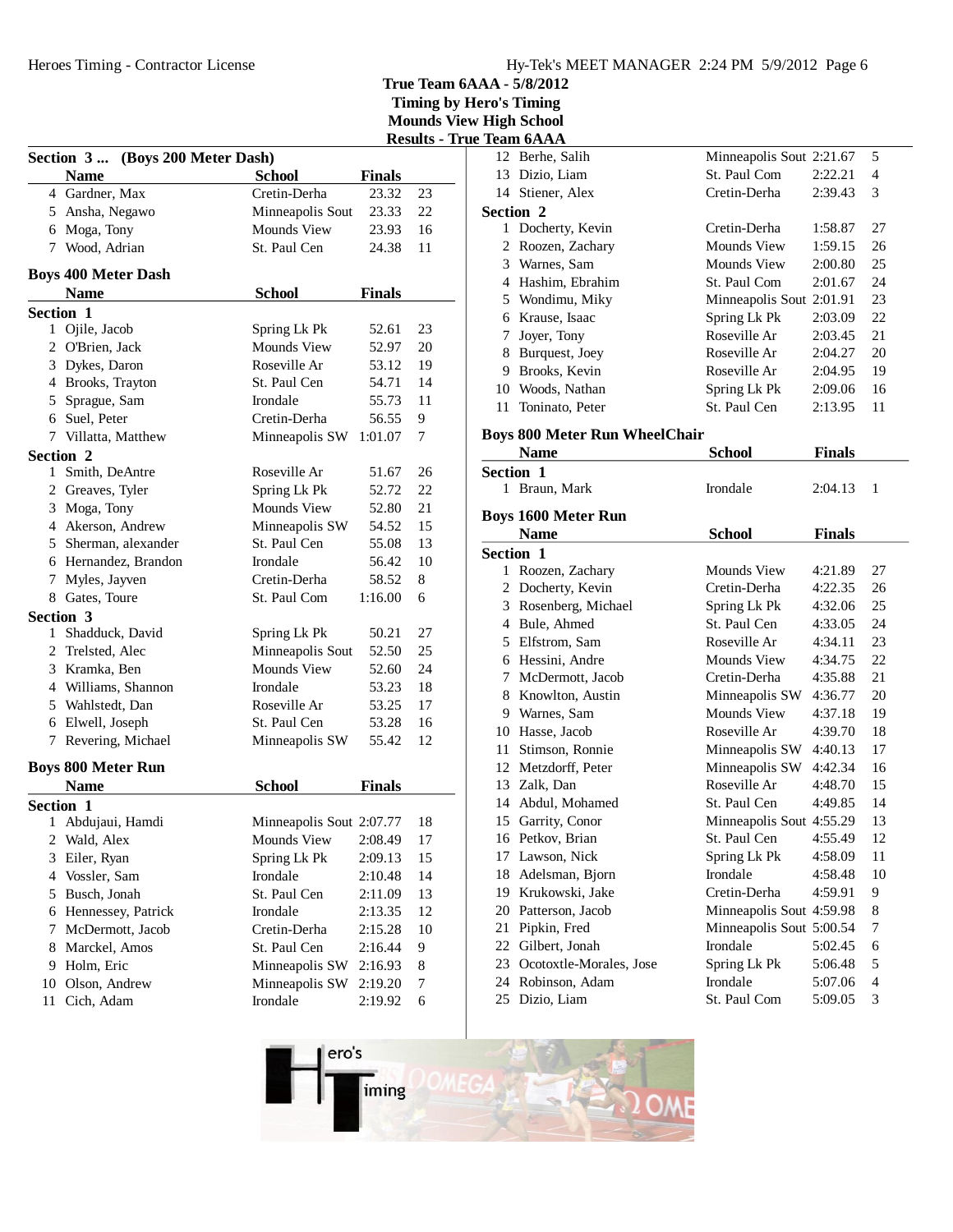|  |  | $m$ $\alpha$ $m$ $\alpha$ $n$ $\beta$ $m$ $\beta$ $m$ $\beta$ $m$ $\beta$ $m$ $\beta$ $m$ |
|--|--|-------------------------------------------------------------------------------------------|
|  |  | <b>Results - True Team 6AAA</b>                                                           |
|  |  |                                                                                           |

| Section 1 (Boys 1600 Meter Run) |                               |                          |               |                |  |
|---------------------------------|-------------------------------|--------------------------|---------------|----------------|--|
|                                 | <b>Name</b>                   | <b>School</b>            | <b>Finals</b> |                |  |
|                                 | 26 Hankerson, Stefan          | St. Paul Com             | 5:59.34       | 2              |  |
|                                 | <b>Boys 3200 Meter Run</b>    |                          |               |                |  |
|                                 | <b>Name</b>                   | <b>School</b>            | <b>Finals</b> |                |  |
| Section 1                       |                               |                          |               |                |  |
|                                 | 1 Bule, Ahmed                 | St. Paul Cen             | 9:49.25       | 27             |  |
|                                 | 2 Lawson, Chris               | Spring Lk Pk             | 9:55.57       | 26             |  |
|                                 | 3 Hashim, Tahir               | St. Paul Com             | 10:01.98      | 25             |  |
|                                 | 4 Rue, Nate                   | St. Paul Com             | 10:04.06      | 24             |  |
|                                 | 5 Sinkler, Sam                | Minneapolis SW 10:04.49  |               | 23             |  |
|                                 | 6 Pilgrim, Noah               | Mounds View              | 10:04.84      | 22             |  |
|                                 | 7 Hessini, Andre              | Mounds View              | 10:04.99      | 21             |  |
| 8                               | Hoff, Michael                 | Mounds View              | 10:06.34      | 20             |  |
|                                 | 9 Landrum, Marshall           | St. Paul Com             | 10:14.18      | 19             |  |
|                                 | 10 Carlson, Shane             | Roseville Ar             | 10:14.64      | 18             |  |
|                                 | 11 Abdujalil, Jala            | Minneapolis Sout10:15.25 |               | 17             |  |
|                                 | 12 Elfstrom, Sam              | Roseville Ar             | 10:18.63      | 16             |  |
|                                 | 13 Ajax, Jake                 | Spring Lk Pk             | 10:25.08      | 15             |  |
|                                 | 14 Zastrow, Dan               | Cretin-Derha             | 10:30.36      | 14             |  |
|                                 | 15 Abdul, Mohamed             | St. Paul Cen             | 10:31.46      | 13             |  |
|                                 | 16 Marshall, Kyle             | Roseville Ar             | 10:36.02      | 12             |  |
|                                 | 17 Poulose, Solomon           | St. Paul Cen             | 10:41.09      | 11             |  |
|                                 | 18 Gilbert, Tyler             | Irondale                 | 10:47.22      | 10             |  |
|                                 | 19 Metzdorff, Augustine       | Minneapolis SW 10:56.03  |               | 9              |  |
|                                 | 20 Neubecker, Ben             | Minneapolis Sout10:58.48 |               | 8              |  |
| 21                              | Johnson, Michael              | Spring Lk Pk             | 11:15.53      | 7              |  |
|                                 | 22 Robinson, Adam             | Irondale                 | 11:17.77      | 6              |  |
|                                 | 23 Rodefeld, McEwan           | Irondale                 | 11:20.79      | 5              |  |
|                                 | 24 Shaheen, Sam               | Minneapolis SW 11:35.87  |               | $\overline{4}$ |  |
|                                 | 25 Zastrow, William           | Cretin-Derha             | 12:06.42      | 3              |  |
| 26                              | Nuque, Jeremy                 | Cretin-Derha             | 12:59.53      | $\overline{2}$ |  |
|                                 |                               |                          |               |                |  |
|                                 | <b>Boys 110 Meter Hurdles</b> |                          |               |                |  |
| Section 1                       | <b>Name</b>                   | <b>School</b>            | <b>Finals</b> |                |  |
| 1                               | Houfek, Brad                  | Irondale                 | 15.83         | 22             |  |
| $\mathfrak{2}$                  | Dahl, Gabriel                 | Spring Lk Pk             | 16.46         | 18             |  |
| 3                               | Baker, Matt                   | Mounds View              | 16.52         | 17             |  |
| 4                               | Burich, Jordan                | Roseville Ar             | 16.74         | 15             |  |
| 5                               | Brooks, Malik                 | St. Paul Cen             | 19.04         | 12             |  |
| 6                               | Aaron, Durant                 | Minneapolis Sout         | 19.90         | 8              |  |
| 7                               | Fitzgerald, Connor            | Cretin-Derha             | 21.17         | 6              |  |
| 8                               | Majors, Joseph                | St. Paul Com             | 21.55         | 5              |  |
| Section 2                       |                               |                          |               |                |  |
|                                 | 1 Loveland, Sam               | Roseville Ar             | 15.63         | 24             |  |
| $\mathfrak{2}$                  | Wakefield, Chris              | Spring Lk Pk             | 15.82         | 23             |  |
| 3                               | Canfield, Justus              | Irondale                 | 15.84         | 21             |  |
|                                 |                               |                          |               |                |  |

|                | 1eam 6AAA                     |                    |               |                |
|----------------|-------------------------------|--------------------|---------------|----------------|
| 4              | Severson, Chris               | <b>Mounds View</b> | 16.22         | 19             |
|                | 5 Erskin, Antonio             | Cretin-Derha       | 16.67         | 16             |
|                | 6 Clausen, Andrew             | Minneapolis Sout   | 18.41         | 13             |
|                | 7 Howard, Alex                | St. Paul Cen       | 20.02         | 7              |
|                | 8 Daniels, Marc               | Minneapolis SW     | 22.01         | $\overline{4}$ |
|                | 9 Pham, Vu                    | St. Paul Com       | 22.03         | 3              |
|                | Section 3                     |                    |               |                |
|                | 1 Janu, CJ                    | Spring Lk Pk       | 14.74         | 27             |
|                | 2 Ojika, Ben                  | Irondale           | 15.01         | 26             |
|                | 3 Johnston, Chris             | <b>Mounds View</b> | 15.40         | 25             |
|                | 4 Hallman, Jalen              | Cretin-Derha       | 16.01         | 20             |
|                | 5 Willette, Henry             | Minneapolis Sout   | 16.84         | 14             |
|                | 6 Turner, Forrest             | St. Paul Cen       | 19.26         | 11             |
|                | 7 Wilson, Grant               | Minneapolis SW     | 19.26         | 10             |
| 8              | Ejero, Genamo                 | St. Paul Com       | 19.78         | 9              |
|                | <b>Boys 300 Meter Hurdles</b> |                    |               |                |
|                | <b>Name</b>                   | <b>School</b>      | <b>Finals</b> |                |
|                | Section 1                     |                    |               |                |
|                | 1 Dahl, Gabriel               | Spring Lk Pk       | 42.65         | 19             |
|                | 2 Nachstein, Cole             | <b>Mounds View</b> | 42.84         | 18             |
|                | 3 Alvarez, Andres             | Minneapolis Sout   | 43.50         | 15             |
|                | 4 Houfek, Brad                | Irondale           | 43.63         | 14             |
|                | 5 Burich, Jordan              | Roseville Ar       | 44.94         | 10             |
|                | 6 Brooks, Malik               | St. Paul Cen       | 45.05         | 9              |
| 7              | Ejero, Genamo                 | St. Paul Com       | 46.66         | 7              |
| 8              | Fitzgerald, Connor            | Cretin-Derha       | 51.11         | 4              |
|                | 9 Opdahl, Tim                 | Minneapolis SW     | 51.88         | 3              |
|                | Section 2                     |                    |               |                |
|                | 1 Loveland, Sam               | Roseville Ar       | 41.45         | 24             |
|                | 2 Wakefield, Chris            | Spring Lk Pk       | 41.69         | 23             |
|                | 3 Severson, Chris             | Mounds View        | 42.20         | 20             |
|                | 4 Erskin, Antonio             | Cretin-Derha       | 43.24         | 17             |
|                | 5 Canfield, Justus            | Irondale           | 43.43         | 16             |
|                | 6 Turner, Forrest             | St. Paul Cen       | 44.84         | 12             |
|                | 7 Clausen, Andrew             | Minneapolis Sout   | 44.89         | 11             |
|                | 8 Wilson, Grant               | Minneapolis SW     | 47.93         | 6              |
|                | 9 Pham, Vu                    | St. Paul Com       | 50.04         | 5              |
|                | Section 3                     |                    |               |                |
| 1              | Wells, Emeche                 | Roseville Ar       | 39.69         | 27             |
| $\overline{2}$ | Janu, CJ                      | Spring Lk Pk       | 39.78         | 26             |
| 3              | Johnston, Chris               | Mounds View        | 40.54         | 25             |
| $\overline{4}$ | Hallman, Jalen                | Cretin-Derha       | 41.99         | 22             |
| 5              | Ojika, Ben                    | Irondale           | 42.18         | 21             |
| 6              | Willette, Henry               | Minneapolis Sout   | 44.53         | 13             |
| 7              | Howard, Alex                  | St. Paul Cen       | 45.99         | 8              |

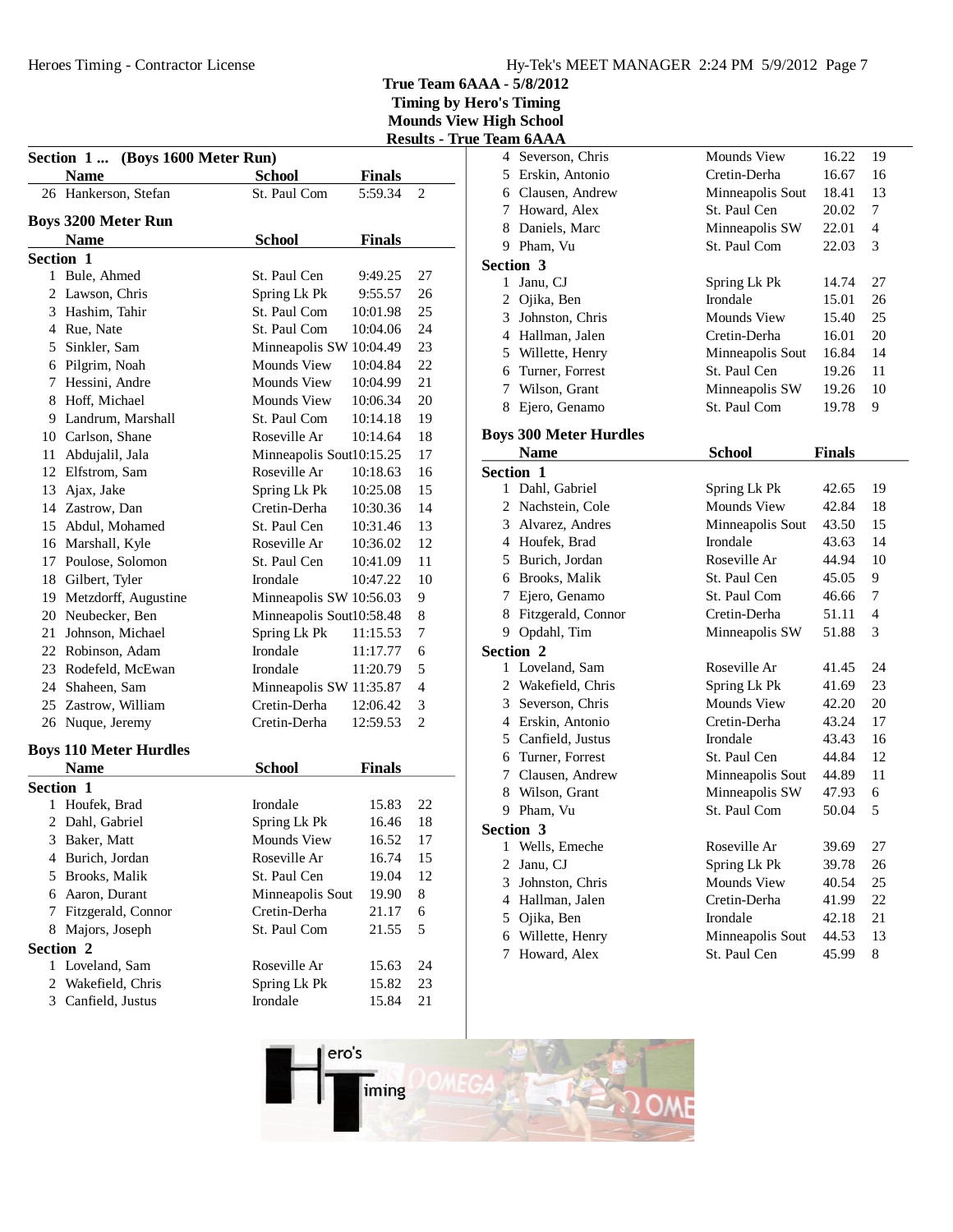## Hy-Tek's MEET MANAGER 2:24 PM 5/9/2012 Page 8

**True Team 6AAA - 5/8/2012**

**Timing by Hero's Timing**

**Mounds View High School Results - True T** 

| <b>Boys 4x100 Meter Relay</b>        |              |               |    |
|--------------------------------------|--------------|---------------|----|
| Team                                 | <b>Relay</b> | <b>Finals</b> |    |
| Section 1                            |              |               |    |
| 1 Roseville Area                     | A            | 44.39         | 36 |
| 2 Spring Lk Pk                       | A            | 44.77         | 32 |
| 3 Cretin-Derham Hall                 | A            | 44.86         | 28 |
| 4 Mounds View                        | A            | 44.96         | 24 |
| 5 St. Paul Central                   | A            | 45.70         | 20 |
| 6 Irondale                           | A            | 45.94         | 16 |
| 7 Minneapolis Southwest              | A            | 47.15         | 12 |
| 8 St. Paul Como Park                 | A            | 49.12         | 8  |
| --- Minneapolis South                | A            | DQ            |    |
| <b>Boys 4x200 Meter Relay</b>        |              |               |    |
| <b>Team</b>                          | <b>Relay</b> | <b>Finals</b> |    |
| Section 1                            |              |               |    |
| Spring Lk Pk<br>1                    | А            | 1:30.94       | 36 |
| 2 Roseville Area                     | A            | 1:32.52       | 32 |
| 3 Minneapolis South                  | A            | 1:33.29       | 28 |
| 4 Mounds View                        | A            | 1:33.80       | 24 |
| 5 Irondale                           | A            | 1:33.98       | 20 |
| 6 St. Paul Central                   | A            | 1:35.54       | 16 |
| 7 Minneapolis Southwest              | A            | 1:35.97       | 12 |
| 8 Cretin-Derham Hall                 | A            | 1:40.59       | 8  |
| 9 St. Paul Como Park                 | A            | 1:42.05       | 4  |
| <b>Boys 4x400 Meter Relay</b>        |              |               |    |
| Team                                 | <b>Relay</b> | <b>Finals</b> |    |
| Section 1                            |              |               |    |
| 1 Roseville Area                     | А            | 3:27.85       | 36 |
| 2 Mounds View                        | A            | 3:29.46       | 32 |
| 3 St. Paul Central                   | A            | 3:34.07       | 28 |
| 4 Spring Lk Pk                       | A            | 3:34.40       | 24 |
| 5 Irondale                           | A            | 3:35.53       | 20 |
| 6 Minneapolis South                  | A            | 3:38.35       | 16 |
| 7 Minneapolis Southwest              | А            | 3:44.10       | 12 |
| 8 Cretin-Derham Hall                 | A            | 3:57.31       | 8  |
| <b>Boys 4x800 Meter Relay</b>        |              |               |    |
| Team                                 | <b>Relay</b> | <b>Finals</b> |    |
| Section 1                            |              |               |    |
| <b>Mounds View</b><br>$\mathbf{1}$   | A            | 8:20.72       | 36 |
| $\mathfrak{D}$<br>St. Paul Como Park | A            | 8:26.09       | 32 |
| 3 Roseville Area                     | A            | 8:27.86       | 28 |
| 4 Spring Lk Pk                       | A            | 8:29.12       | 24 |
| Minneapolis South<br>5               | A            | 8:30.18       | 20 |
| St. Paul Central<br>6                | A            | 8:32.44       | 16 |
| Irondale<br>7                        | A            | 8:42.93       | 12 |

| £        | <b>Team 6AAA</b>        |                          |               |      |
|----------|-------------------------|--------------------------|---------------|------|
|          | 8 Minneapolis Southwest | A                        | 9:16.26       | 8    |
| 9        | Cretin-Derham Hall      | A                        | 10:28.28      | 4    |
|          | <b>Boys High Jump</b>   |                          |               |      |
|          |                         |                          |               |      |
|          | <b>Name</b>             | <b>School</b>            | <b>Finals</b> |      |
| Flight 1 |                         |                          |               |      |
| 1        | Gardner, Max            | Cretin-Derha             | 6-04.00       | 25   |
| 1        | Smith, DeAntre          | Roseville Ar             | 6-04.00       | 27   |
| 1        | Johnston, Chris         | <b>Mounds View</b>       | 6-04.00       | 26   |
|          | 4 Ben, Robert           | Spring Lk Pk             | $6 - 00.00$   | 24   |
| 4        | Blair, Tray             | Irondale                 | $6 - 00.00$   | 22   |
|          | 4 Poster, Kevin         | Irondale                 | $6 - 00.00$   | 23   |
| 7        | McMahon, Jack           | Cretin-Derha             | 5-10.00       | 20.5 |
| 7        | Joyer, Tony             | Roseville Ar             | 5-10.00       | 19   |
| 7        | Ojika, Ben              | Irondale                 | 5-10.00       | 20.5 |
| 10       | Burich, Jordan          | Roseville Ar             | 5-08.00       | 18   |
| 11       | Meier, Joel             | Mounds View              | 5-06.00       | 15   |
| 11       | Dahl, Gabriel           | Spring Lk Pk             | 5-06.00       | 16.5 |
| 11       | Shadduck, David         | Spring Lk Pk             | 5-06.00       | 16.5 |
|          | 14 Krause, Riley        | Mounds View              | 5-04.00       | 14   |
|          | 14 Reff. Isaiah         | Minneapolis Sout 5-04.00 |               | 13   |
| 16       | Brooks, Trayton         | St. Paul Cen             | 5-02.00       | 12   |
|          | Fitzgerald, Connor      | Cretin-Derha             | NH            |      |
|          | Kendall, Jackson        | Minneapolis Sout         | NH            |      |
|          | --- Daniels, Marc       | Minneapolis SW           | NH            |      |
|          | --- Brooks, Malik       | St. Paul Cen             | NH            |      |
|          | --- Rokke, James        | Minneapolis SW           | NH            |      |
|          | <b>Boys Pole Vault</b>  |                          |               |      |
|          |                         |                          | $\mathbf{r}$  |      |

|          | Name                | School                   | <b>Finals</b> |      |
|----------|---------------------|--------------------------|---------------|------|
| Flight 1 |                     |                          |               |      |
| 1        | Gran, Jagger        | Mounds View              | 14-00.00      | 27   |
| 2        | Lymburn, Bryant     | Spring Lk Pk             | 13-00.00      | 26   |
| 3        | Swalm, Matthew      | Minneapolis Soutl2-00.00 |               | 24   |
| 3        | Hoff, Jered         | Spring Lk Pk             | 12-00.00      | 25   |
| 5        | Toninato, Adam      | Mounds View              | 11-06.00      | 23   |
| 6        | Young, John         | Mounds View              | 11-00.00      | 22   |
| 6        | Walter, Grant       | Spring Lk Pk             | 11-00.00      | 20   |
| 6        | Arneberg, Levi      | Roseville Ar             | 11-00.00      | 21   |
| 9        | Alvarez, Andres     | Minneapolis Sout10-06.00 |               | 17   |
| 9        | Kelner, Joe         | Irondale                 | 10-06.00      | 18   |
| 9        | Mason, Lucas        | Roseville Ar             | 10-06.00      | 19   |
| 12       | Jorgesen-Duus, Leif | Roseville Ar             | $9 - 06.00$   | 15.5 |
| 12       | McMahon, Jack       | Cretin-Derha             | $9 - 06.00$   | 15.5 |
| 12       | Winter, Evan        | Minneapolis SW           | $9 - 06.00$   | 14   |
| 15       | Munshower, Kyle     | Minneapolis SW           | $9 - 00.00$   | 13   |
| 16       | Briggs, Nicholas    | Minneapolis SW           | 8-00.00       | 10.5 |
| 16       | Olson, Alec         | Irondale                 | 8-00.00       | 10.5 |
|          | 16 Egberg, Charles  | Irondale                 | 8-00.00       | 10.5 |

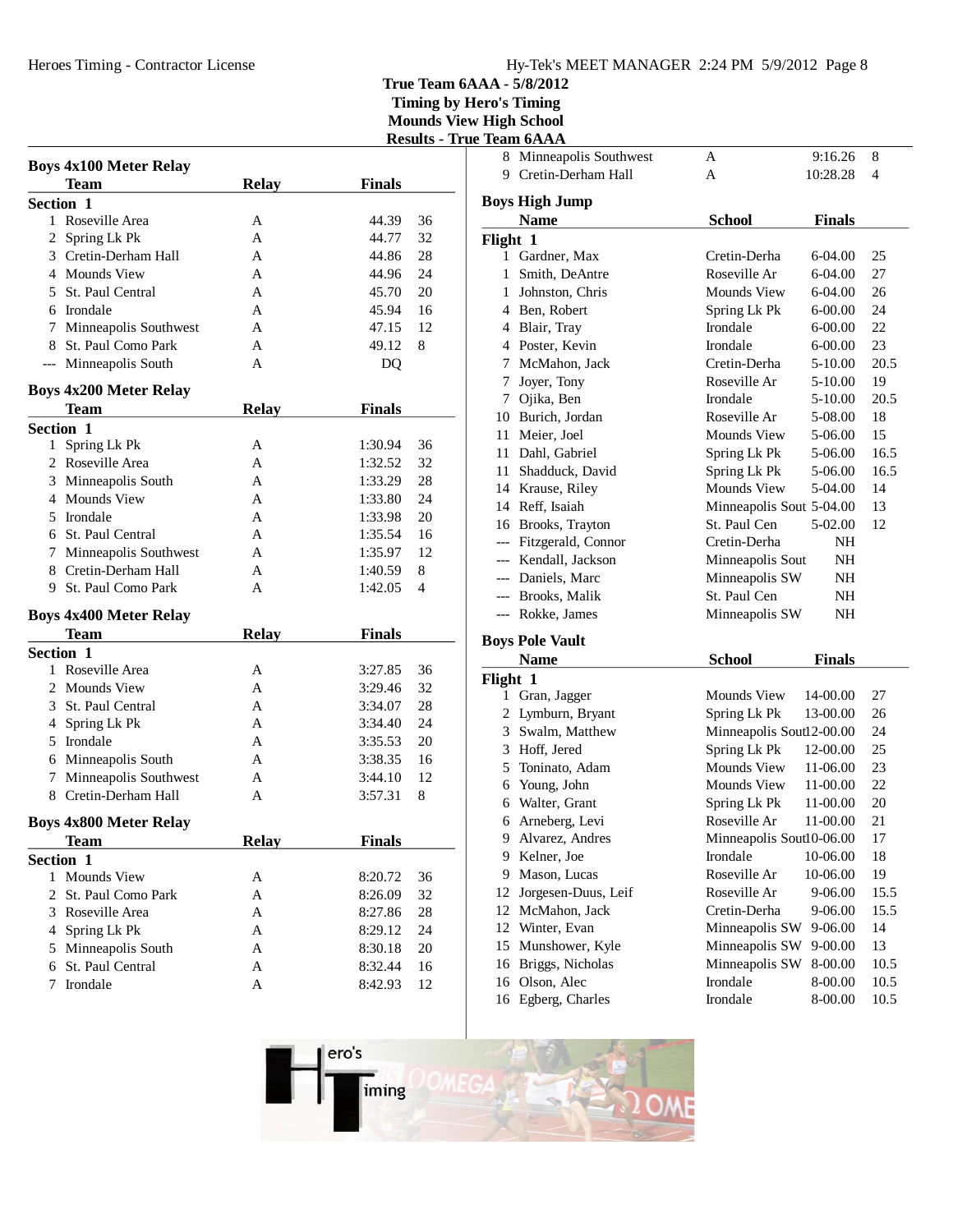**True Team 6AAA - 5/8/2012 Timing by Hero's Timing**

**Mounds View High School Results - True Team 6AAA**

|               | Flight 1  (Boys Pole Vault) |                           |               |      |
|---------------|-----------------------------|---------------------------|---------------|------|
|               | <b>Name</b>                 | School                    | <b>Finals</b> |      |
|               | 16 Kendall, Jackson         | Minneapolis Sout 8-00.00  |               | 10.5 |
|               | Boys Long Jump              |                           |               |      |
|               | <b>Name</b>                 | <b>School</b>             | <b>Finals</b> |      |
|               |                             |                           |               |      |
| Flight 1<br>1 | Smith, DeAntre              | Roseville Ar              | 22-06.25      | 27   |
| 2             | Wells, Emeche               | Roseville Ar              | 22-00.25      | 26   |
|               | 3 Campbell, Elijah          | St. Paul Cen              |               | 25   |
|               |                             |                           | 21-09.25      |      |
|               | 4 Gardner, Max              | Cretin-Derha              | 21-04.50      | 24   |
|               | 5 De Vaughn, Nathan         | Minneapolis SW 20-11.00   |               | 23   |
|               | 6 Keefe, Connor             | Spring Lk Pk              | 20-02.00      | 22   |
| 7             | Williams, Shannon           | Irondale                  | 19-11.00      | 21   |
| 7             | Johnston, Chris             | Mounds View               | 19-11.00      | 20   |
|               | 9 Krause, Riley             | Mounds View               | 19-10.75      | 19   |
|               | 10 Shadduck, David          | Spring Lk Pk              | 19-09.50      | 18   |
| 11            | Dahl, Gabriel               | Spring Lk Pk              | 19-07.25      | 17   |
|               | 12 Loveland, Sam            | Roseville Ar              | 19-06.50      | 16   |
|               | 13 Poster, Kevin            | Irondale                  | 19-05.00      | 15   |
|               | 14 Bina, Seth               | Mounds View               | 19-02.25      | 14   |
|               | 15 Reed. Joe                | Cretin-Derha              | 18-11.00      | 13   |
|               | 16 Nelson, Eric             | Minneapolis Soutl 8-09.50 |               | 12   |
| 17            | Reff, Isaiah                | Minneapolis Soutl8-07.00  |               | 11   |
| 18            | Jones, Marques              | Minneapolis Soutl 8-05.00 |               | 10   |
|               | 19 Siafah, Jerry            | Irondale                  | 18-03.75      | 9    |
|               | 20 Allen, Jason             | St. Paul Cen              | 17-11.50      | 8    |
| 21            | Kilgore-Hodges, La'Dra      | St. Paul Cen              | 17-10.50      | 7    |
|               | 22 Baker, Malik             | St. Paul Com              | 17-07.75      | 6    |
| 23            | Johnson, Antonio            |                           |               | 5    |
|               |                             | Minneapolis SW 17-00.25   |               | 4    |
| 24            | Sears, Dantavian            | Minneapolis SW 16-05.75   |               |      |
|               | <b>Boys Triple Jump</b>     |                           |               |      |
|               | <b>Name</b>                 | <b>School</b>             | <b>Finals</b> |      |
| Flight 1      |                             |                           |               |      |
| 1             | Campbell, Elijah            | St. Paul Cen              | 44-11.00      | 27   |
| 2             | Poster, Kevin               | Irondale                  | 44-04.75      | 26   |
| 3             | Loveland, Sam               | Roseville Ar              | 41-07.00      | 25   |
|               | 4 Nelson, Eric              | Minneapolis Sout41-04.75  |               | 24   |
| 5             | Hallman, Jalen              | Cretin-Derha              | 41-02.00      | 23   |
| 6             | Keefe, Connor               | Spring Lk Pk              | 40-03.00      | 22   |
| 7             | De Vaughn, Nathan           | Minneapolis SW 40-01.50   |               | 21   |
| 8             | Olateju, Sola               | Mounds View               | 40-01.00      | 20   |
|               |                             |                           |               |      |
| 9             | Ejiya, Ejodamen             | Spring Lk Pk              | 39-10.25      | 19   |
| 10            | Sherman, alexander          | St. Paul Cen              | 39-08.00      | 18   |
| 11            | Burich, Jordan              | Roseville Ar              | 39-03.00      | 17   |
| 12            | Bina, Seth                  | <b>Mounds View</b>        | 38-08.25      | 16   |
| 13            | Lymburn, Bryant             | Spring Lk Pk              | 38-06.50      | 15   |
| 14            | Ojika, Ben                  | Irondale                  | 38-05.00      | 14   |

|                | rtam orman                |                          |               |                |
|----------------|---------------------------|--------------------------|---------------|----------------|
|                | 15 Krause, Riley          | Mounds View              | 38-03.75      | 13             |
|                | 16 Reff, Isaiah           | Minneapolis Souß8-02.75  |               | 12             |
|                | 17 Wood, Adrian           | St. Paul Cen             | 38-01.75      | 11             |
| 18             | Baker, Malik              | St. Paul Com             | 38-01.00      | 10             |
|                | 19 Kendall, Jackson       | Minneapolis Souß7-08.75  |               | 9              |
|                | 20 Shannon, Erik          | Roseville Ar             | 36-03.00      | 8              |
| 21             | Adamle, Tony              | Cretin-Derha             | 36-02.25      | 7              |
|                | 22 Cich. Adam             | Irondale                 | 36-01.75      | 6              |
|                | 23 Daniels, Marc          | Minneapolis SW 35-01.50  |               | 5              |
|                | 24 Johnson, Antonio       | Minneapolis SW 31-09.25  |               | 4              |
|                | <b>Boys Shot Put</b>      |                          |               |                |
|                | <b>Name</b>               | <b>School</b>            | <b>Finals</b> |                |
| Flight 1       |                           |                          |               |                |
| 1              | Wildes, Matt              | Mounds View              | 47-05.00      | 27             |
| $\overline{2}$ | Olinger, Daulton          | Spring Lk Pk             | 46-03.50      | 26             |
| 3              | Blair, Tray               | Irondale                 | 46-02.00      | 25             |
|                | 4 Karnwie-Tualo, Ayer     | <b>Mounds View</b>       | 46-01.00      | 24             |
|                | 5 Lundeen, John           | Mounds View              | 45-00.25      | 23             |
|                | 6 Thomas, Darrell         | St. Paul Cen             | 44-08.00      | 22             |
| 7              | Raye, Josh                | Irondale                 | 43-11.50      | 21             |
|                | 8 Waite, Alec             | Irondale                 | 43-05.00      | 20             |
|                | 9 Musselman, Cameron      | Spring Lk Pk             | 43-00.50      | 19             |
|                | 10 Jamison, Israel        | Minneapolis SW 40-04.00  |               | 18             |
|                | 11 Lawson, Nick           | Spring Lk Pk             | 40-03.00      | 17             |
|                | 12 Daunheimer, Nicholas   | Minneapolis SW 39-09.00  |               | 16             |
|                | 13 Marshall, Shane        | Minneapolis SW 39-01.00  |               | 15             |
|                | 14 Newsome, Marcus        | Roseville Ar             | 38-10.00      | 14             |
|                | 15 Buckles, Jake          | Roseville Ar             | 38-04.25      | 13             |
|                | 16 Johnson, Ruben         | St. Paul Com             | 38-02.00      | 12             |
|                | 17 Hayes, Nick            | Roseville Ar             | 37-11.00      | 11             |
|                | 18 Pederson, Andrew       | Cretin-Derha             | 37-10.00      | 10             |
|                | 19 Wilson, Kern           | Minneapolis Souß7-05.00  |               | 9              |
|                | 20 Riveness, Luke         | Minneapolis Souß7-00.00  |               | 7              |
|                | 20 Harris, Arreanno       | St. Paul Cen             | 37-00.00      | 8              |
|                | 22 Cornell, Jashon        | Cretin-Derha             | 34-01.25      | 6              |
|                | 23 Kilgore-Hodges, La'Dra | St. Paul Cen             | 34-00.00      | 5              |
|                | 24 Penson, Edward         | Cretin-Derha             | 31-05.00      | $\overline{4}$ |
|                | 25 Xiong, Chung           | St. Paul Com             | 30-09.50      | 3              |
|                | 26 Collins, Jack          | Minneapolis Sout28-00.00 |               | $\overline{2}$ |
|                | <b>Boys Discus Throw</b>  |                          |               |                |

| <b>Name</b>       | <b>School</b> | <b>Finals</b> |     |
|-------------------|---------------|---------------|-----|
| Flight 1          |               |               |     |
| 1 Wildes, Matt    | Mounds View   | 143-07        | -27 |
| 2 Brown, Bobby    | Spring Lk Pk  | 143-00        | 26  |
| 3 Klaers, Logan   | Mounds View   | 139-03        | 25  |
| 4 Blair, Tray     | Irondale      | 128-03        | 24  |
| 5 Delmonico, Ryan | Spring Lk Pk  | 127-09        | 23  |